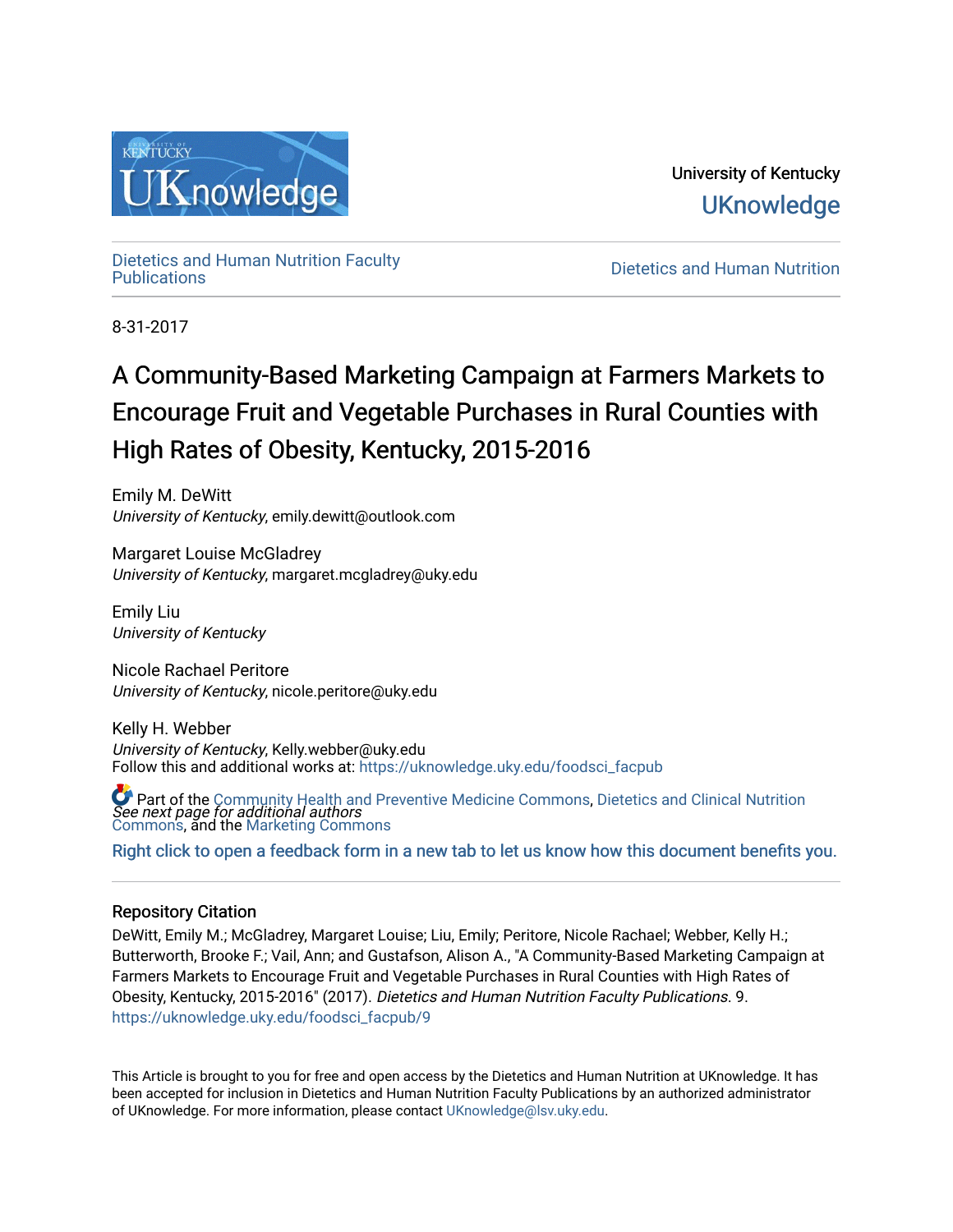#### A Community-Based Marketing Campaign at Farmers Markets to Encourage Fruit and Vegetable Purchases in Rural Counties with High Rates of Obesity, Kentucky, 2015-2016

Digital Object Identifier (DOI) https://doi.org/10.5888/pcd14.170010

#### Notes/Citation Information

Published in Preventing Chronic Disease, v. 14, E72, p. 1-5.

This article was published by the Centers for Disease Control and Prevention, and is in the public domain.

#### Authors

Emily M. DeWitt, Margaret Louise McGladrey, Emily Liu, Nicole Rachael Peritore, Kelly H. Webber, Brooke F. Butterworth, Ann Vail, and Alison A. Gustafson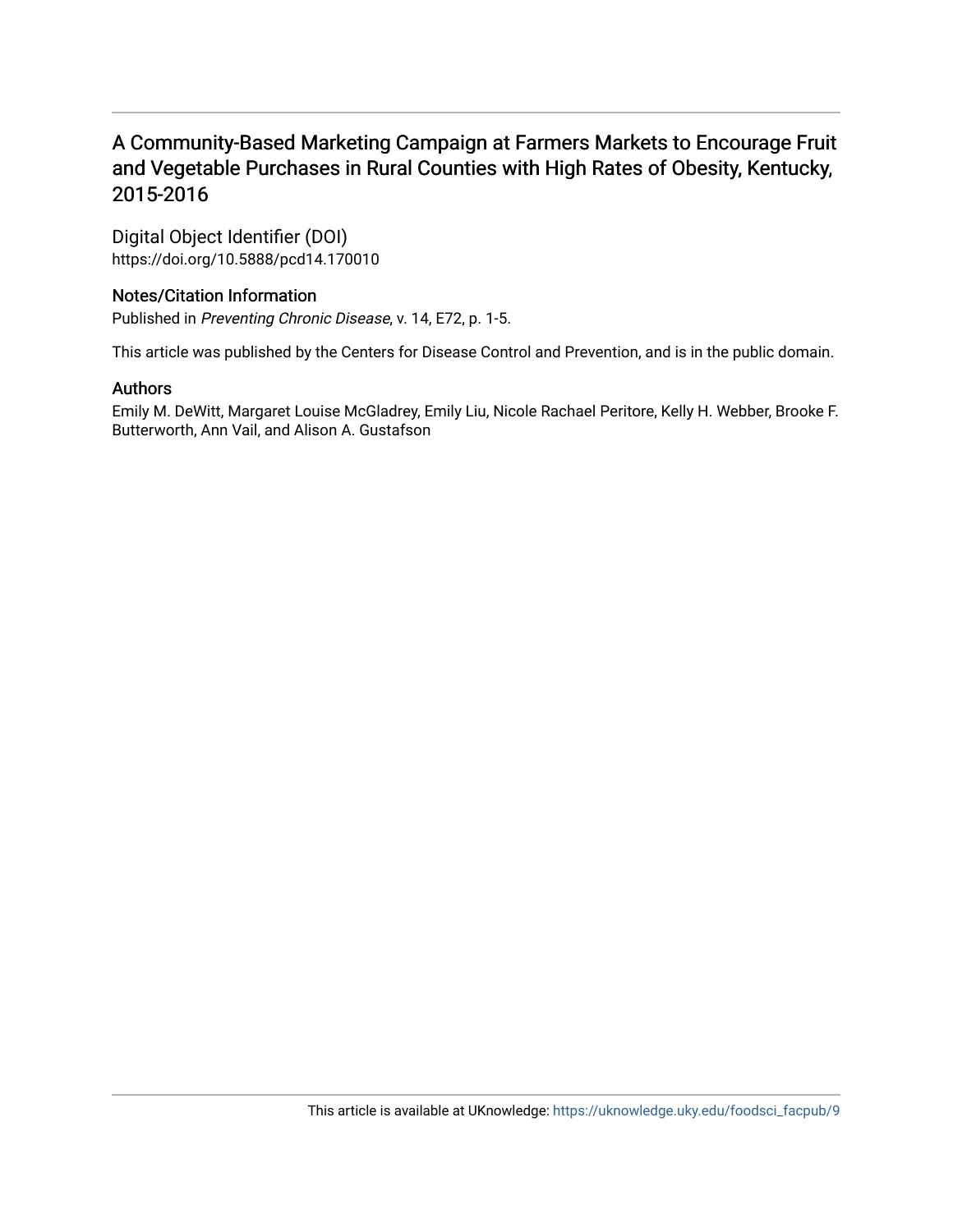# PREVENTING CHRONIC DISEASE PRACTICE, AND POLICY Volume 14, E72 AUGUST 2017

RESEARCH BRIEF

A Community-Based Marketing Campaign at Farmers Markets to Encourage Fruit and Vegetable Purchases in Rural Counties With High Rates of Obesity, Kentucky, 2015–2016

Emily DeWitt, MS, RD, LD<sup>1</sup>; Margaret McGladrey, MA<sup>2</sup>; Emily Liu<sup>1</sup>; Nicole Peritore, MS<sup>3</sup>; Kelly Webber, PhD $^1$ ; Brooke Butterworth $^1$ ; Ann Vail, PhD $^4$ ; Alison Gustafson, PhD, MPH, RD $^1$ 

Suggested citation for this article: DeWitt E, McGladrey M, Liu E, Peritore N, Webber K, Butterworth B, et al. A Community-Based Marketing Campaign at Farmers Markets to Encourage Fruit and Vegetable Purchases in Rural Counties With High Rates of Obesity, Kentucky, 2015–2016. Prev Chronic Dis 2017; 14:170010. DOI: https://doi.org/10.5888/pcd14.170010.

#### PEER REVIEWED

#### Abstract

Availability of farmers markets may increase fruit and vegetable consumption among rural residents of the United States. We conducted a community-based marketing campaign, Plate it Up Kentucky Proud (PIUKP), in 6 rural communities over 2 years to determine the association between exposure to the campaign and fruit and vegetable purchases, adjusted for Supplemental Nutrition Assistance Program recipient status. Logistic regression was used to examine the odds of the PIUKP campaign influencing purchases. Awareness of the PIUKP marketing campaign was significantly associated with a willingness to prepare fruits and vegetables at home. Using marketing strategies at farmers markets may be an effective way to improve fruit and vegetable purchases in rural communities.

## **Objective**

A diet rich in fruits and vegetables is associated with disease prevention and management  $(1-3)$ , yet US adults overall do not meet the goals of Dietary Guidelines for Americans, and rural residents consume fewer fruits and vegetables relative to their urban counterparts (4). Farmers markets may improve fruit and vegetable

purchasing habits (5). Understanding is limited about how to engage residents in rural areas to visit farmers markets and purchase fruits and vegetables, although transportation and cost (6) and limited cooking and nutrition knowledge (7) have been identified as barriers. We conducted a community-based marketing campaign over 2 years (September 2014–September 2016) targeting primary shoppers (shoppers who conducted at least 25% of the household shopping) at farmers markets in 6 rural counties in the Delta and Appalachian regions of Kentucky, where adult obesity rates are greater than 40%, to determine whether the campaign increased purchases of fruits and vegetables.

## Methods

The Plate it Up Kentucky Proud (PIUKP) program (https://fcshes.ca.uky.edu/content/plate-it-kentucky-proud) is ongoing in partnership with the University of Kentucky Department of Dietetics and Human Nutrition, the Kentucky Department of Agriculture, and the University of Kentucky Cooperative Extension Service. PIUKP used samples of healthy foods, recipe cards, radio advertising, newspaper advertising, incentives, and poster board displays to increase the purchase, preparation, and preservation (ie, canning or freezing) of Kentucky-grown food products through marketing and partnerships with educational institutions. PIUKP was conducted at 6 farmers markets in 6 rural Kentucky counties. The markets were in partnership with the University of Kentucky Cooperative Extension. County size ranged from 10,000 to 30,000 residents, and farmers markets in these counties served an average of 125 customers daily. Extension agents prepared food samples and provided recipes using local and seasonal fruits and vegetables to promote PIUKP in their communities.

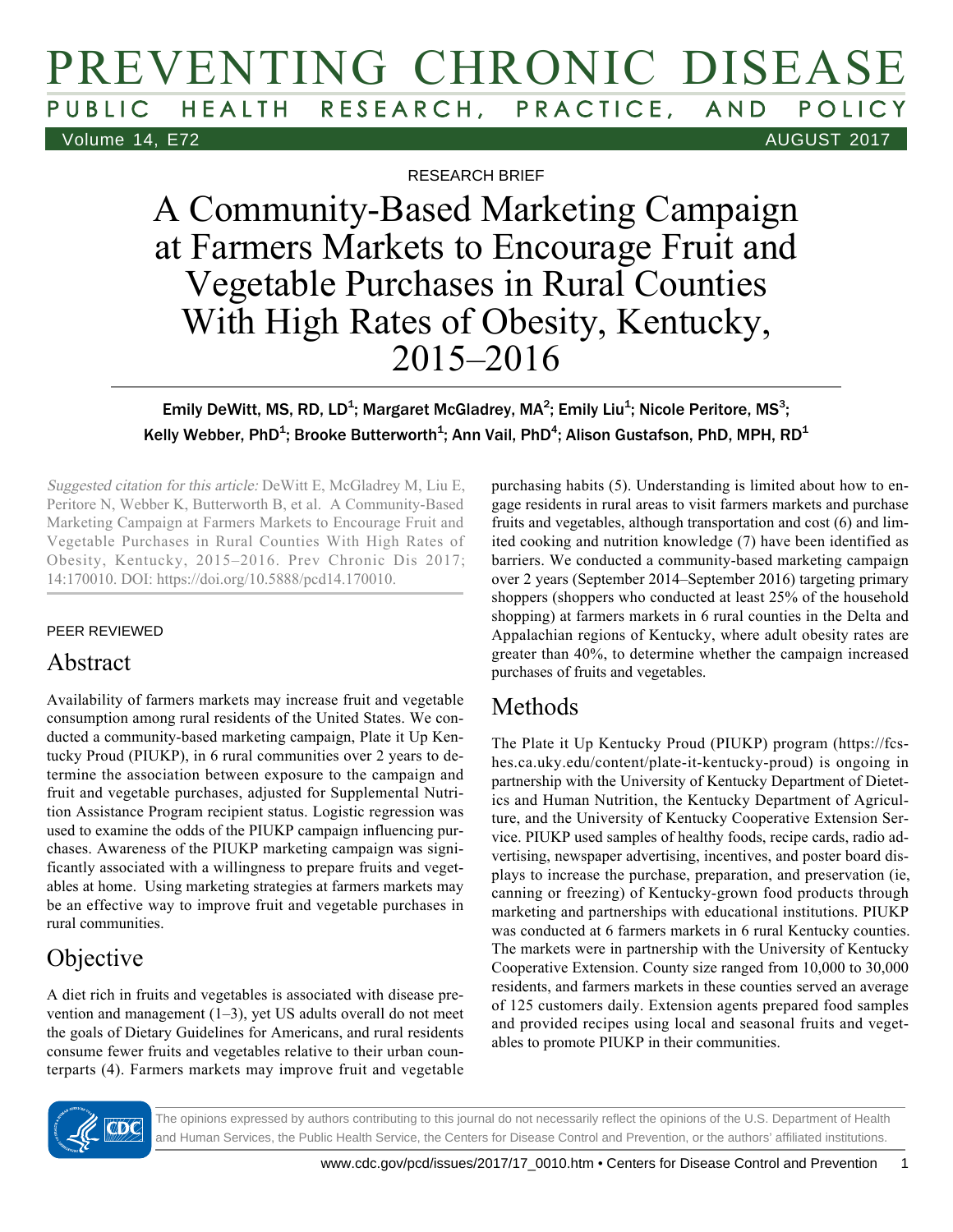Data were collected by graduate students in summer 2015 (year 1) and summer 2016 (year 2). Six farmers markets, one in each county, were visited on various days and times in July and August of both years. Students spent an average of 2.5 hours at each market. A cross-sectional survey and convenience sample were used in both years. The University of Kentucky institutional review board approved the study. Demographic questions asked about preferred language, sex, age, car ownership, education, Supplemental Nutrition Assistance Program (SNAP) recipient status, race, and income. Participants were asked to describe their eating habits over the past year, including fruit and vegetable intake, intent to purchase fruits and vegetables in relation to PIUKP, and awareness of PIUKP. Participation was voluntary, and paper-andpencil surveys were self-administered. Farmers market patrons were asked to complete the survey regardless of whether they sampled the food prepared from the recipe. In both years participants were given a tote bag as an incentive for sampling the food and completing the survey. In year 2, to test the strategy of reducing travel cost as a barrier, \$5 gas cards were also given to SNAP participants who lived more than 9 miles from the farmers market; travel distance was self-reported.

Data were analyzed using SPSS Statistics 23 (IBM Corp). Descriptive statistics were used to characterize survey responses, and logistic regression was used to assess the odds of PIUKP influencing fruit and vegetable shopping behaviors, adjusted for SNAP recipient status.

## Results

The survey was completed by 112 participants in year 1 and by 139 in year 2 (Table 1). In year 1, when no gas cards were offered, 16% reported receiving SNAP benefits. In year 2, when gas cards were offered, 30% reported receiving SNAP benefits.

Participants who heard about PIUKP and took a food sample were 2.47 (95% confidence interval, 1.30–4.70) times as likely as those who had not heard about PIUKP to want to prepare the food item at home (Table 2). Awareness of PIUKP was not associated with recipe cards or food samples being available at the farmers market.

# Discussion

In our study, shopping behaviors at rural farmers markets may have been influenced by the PIUKP campaign, as one possible mechanism for altering shopping patterns. Although awareness of PIUKP was not associated with the availability of recipe cards or food samples, awareness of PIUKP was associated with a willingness to prepare the recipe at home. Our findings are not consistent with previous research suggesting recipe samples, cooking ideas, and food demonstrations are ways to improve purchasing habits

(8). Our study highlights how a community-based marketing campaign may be effective at influencing shopping behaviors of rural residents, especially when implemented over an extended period of time (our 2-year study period).

SNAP users frequently use electronic benefit transfer (EBT) to purchase foods. Because 30% of the participants in year 2 were SNAP users, it can be inferred that not having the ability to accept these benefits can be a barrier to shopping at farmers markets (9). EBT terminals may be especially important in rural areas, such as those observed in this study, where gas cards for SNAP participants, who frequently use EBT benefits, increased participation. Use of an EBT card facilitates shopping at farmers markets (10). Because farmers markets offer fresh, local fruits and vegetables, the US Department of Agriculture prioritized expanding access to these foods for SNAP recipients at farmers markets (11). The relationship between SNAP benefits and farmers market use warrants further study.

This study has the following limitations: its cross-sectional survey design (which prohibits us from drawing conclusions on cause and effect), a small sample size, and self-reporting of data. Also, the increase in awareness of PIUKP we observed may be because high percentage of individuals being aware of the PIUKP program may be related to communities conducting PIUKP events in other outlets (grocery stores and supercenters). Farmers market shoppers may also have been familiar with PIUKP in year 2 because they recalled it from year 1. Also, not all farmers markets accepted SNAP benefits, and 30% of study participants were SNAP recipients.

This study assessed the influence of PIUKP on fruit and vegetable shopping behaviors at rural farmers markets, and the results support the hypothesis that a community-based marketing campaign can increase rural farmers market patrons' willingness to purchase fruits and vegetables. The study findings emphasize the importance of using community-based marketing strategies at farmers markets to increase the purchase of fruits and vegetables in rural communities. These findings may also be helpful for studies examining the influence of a similar program at grocery stores offering produce year-round in these communities.

# Acknowledgments

This study was supported by a cooperative agreement no. 5NU58DP005483, Division of Nutrition, Physical Activity, and Obesity, Centers for Disease Control and Prevention.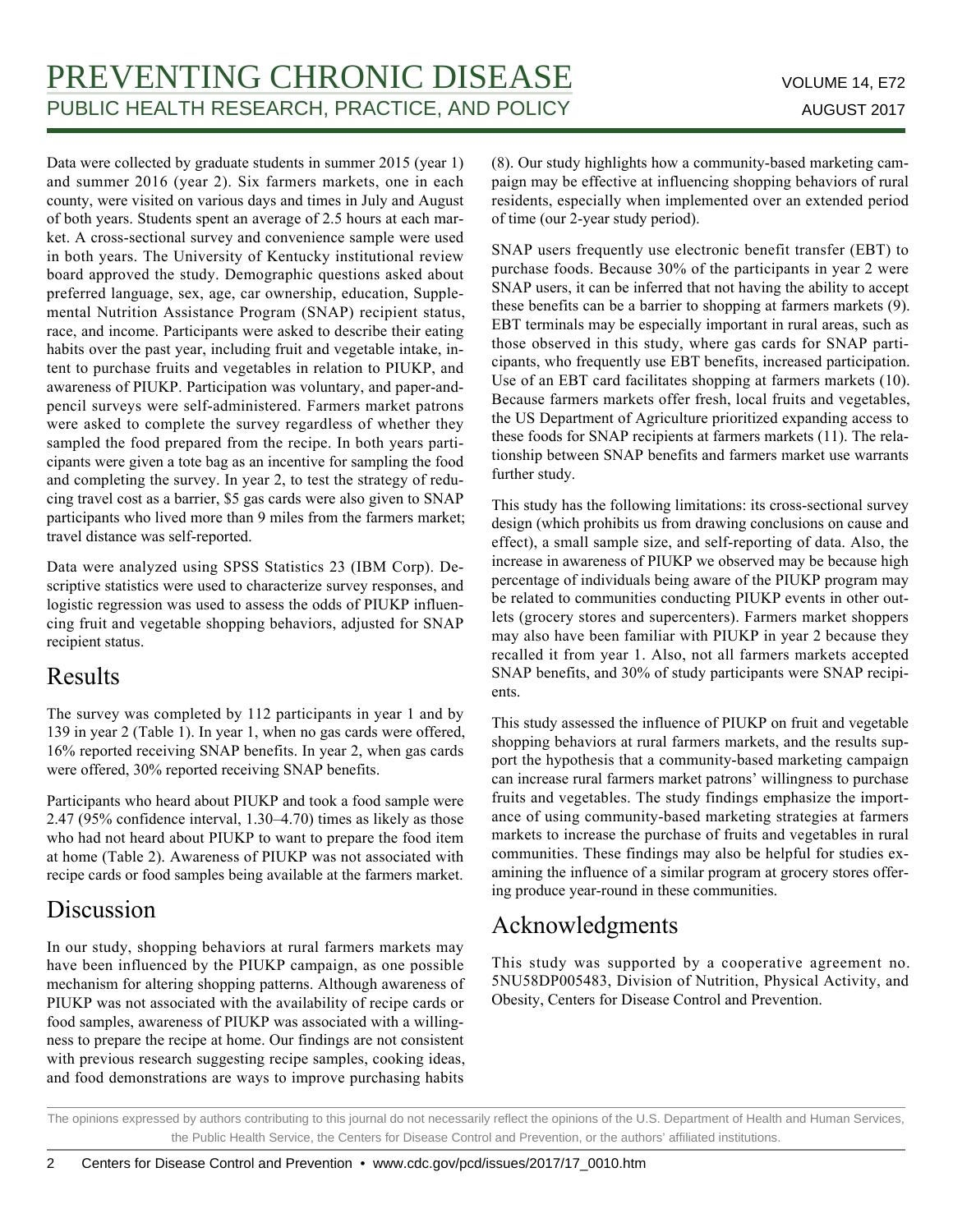### Author Information

Corresponding Author: Alison Gustafson, PhD, MPH, RD, Associate Professor, Department of Dietetics and Human Nutrition, University of Kentucky, 206G Funkhouser Bldg, Lexington, KY 40506. Telephone: 859-257-1309. Email: alison.gustafson@uky.edu.

Author Affiliations: <sup>1</sup>Department of Dietetics and Human Nutrition, University of Kentucky, Lexington, Kentucky. <sup>2</sup>University of Kentucky College of Public Health, Lexington, Kentucky. <sup>3</sup>Family and Consumer Sciences Extension, University of Kentucky, Lexington, Kentucky. <sup>4</sup>School of Human Environmental Sciences, Family and Consumer Sciences, University of Kentucky, Lexington, Kentucky.

### References

- 1. Ford ES, Giles WH, Dietz WH. Prevalence of the metabolic syndrome among US adults: findings from the third National Health and Nutrition Examination Survey. JAMA 2002; 287(3):356–9.
- 2. Hartley L, Igbinedion E, Holmes J, Flowers N, Thorogood M, Clarke A, et al. Increased consumption of fruit and vegetables for the primary prevention of cardiovascular diseases. Cochrane Database Syst Rev 2013;4(6):CD009874.
- 3. Turati F, Rossi M, Pelucchi C, Levi F, La Vecchia C. Fruit and vegetables and cancer risk: a review of southern European studies. Br J Nutr 2015;113(Suppl 2):S102–10.
- 4. Dean WR, Sharkey JR. Rural and urban differences in the associations between characteristics of the community food environment and fruit and vegetable intake. J Nutr Educ Behav 2011;43(6):426–33.
- 5. Jilcott Pitts SB, Gustafson A, Wu Q, Leah Mayo M, Ward RK, McGuirt JT, et al. Farmers' market use is associated with fruit and vegetable consumption in diverse southern rural communities. Nutr J 2014;13(1):1.
- 6. Haynes-Maslow L, Parsons SE, Wheeler SB, Leone LA. A qualitative study of perceived barriers to fruit and vegetable consumption among low-income populations, North Carolina, 2011. Prev Chronic Dis 2013;10:E34.
- 7. Haynes-Maslow L, Auvergne L, Mark B, Ammerman A, Weiner BJ. Low-income individuals' perceptions about fruit and vegetable access programs: a qualitative study. J Nutr Educ Behav 2015;47(4):317–24.e1.
- 8. Bowling AB, Moretti M, Ringelheim K, Tran A, Davison K. Healthy foods, healthy families: combining incentives and exposure interventions at urban farmers' markets to improve nutrition among recipients of US federal food assistance. Health Promot Perspect 2016;6(1):10–6.
- 9. Jilcott Pitts SB, Wu Q, Demarest CL, Dixon CE, Dortche CJ, Bullock SL, et al. Farmers' market shopping and dietary behaviours among Supplemental Nutrition Assistance Program participants. Public Health Nutr 2015;18(13):2407–14.
- 10. Leone LA, Beth D, Ickes SB, Macguire K, Nelson E, Smith RA, et al. Attitudes toward fruit and vegetable consumption and farmers' market usage among low-income North Carolinians. J Hunger Environ Nutr 2012;7(1):64–76.
- 11. US Department of Agriculture. SNAP and farmers markets. https://www.fns.usda.gov/ebt/snap-and-farmers-markets. Accessed March 16, 2017.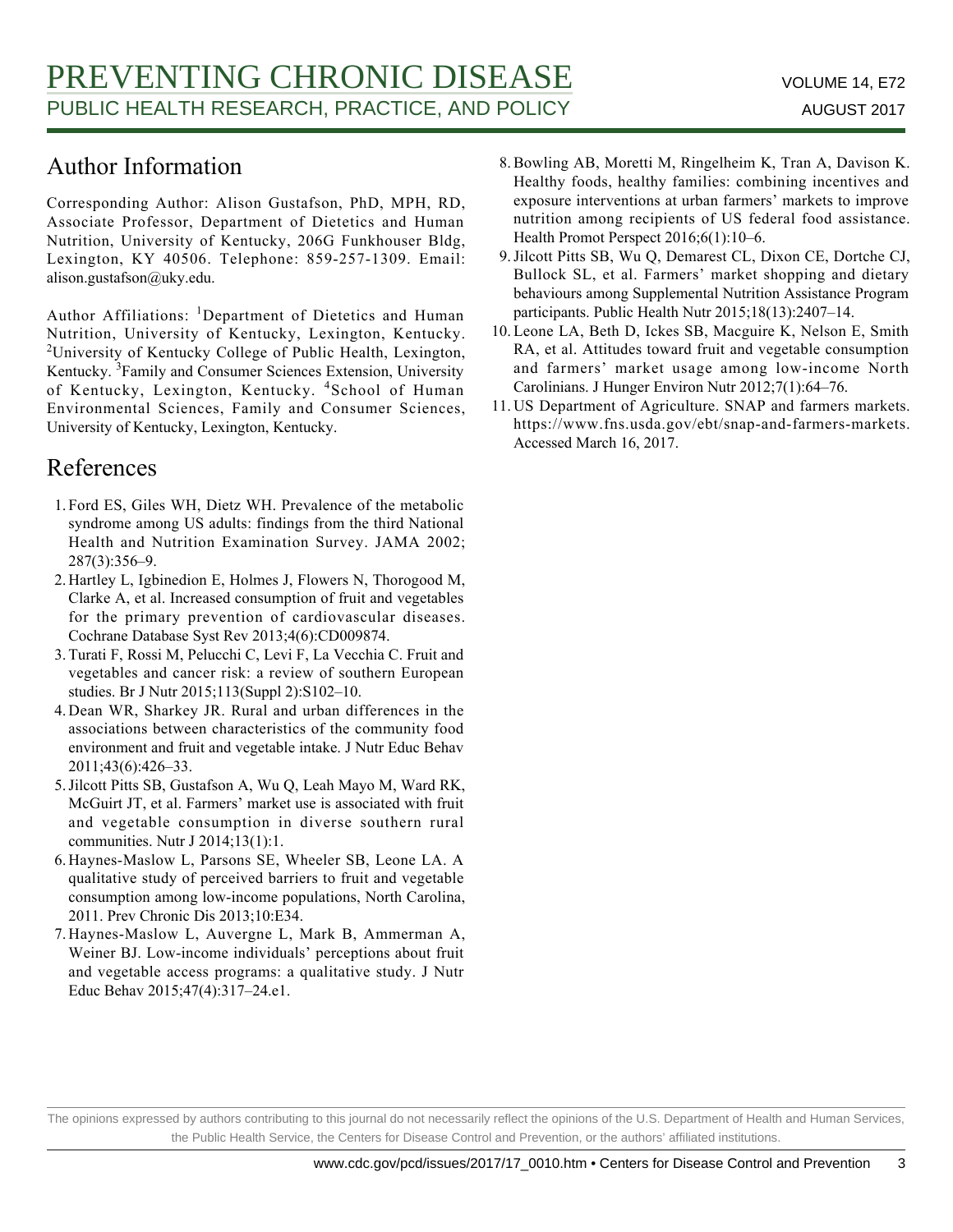# Tables

#### Table 1. Association Between Exposure to Plate It Up Kentucky Proud Social Marketing Campaign and Farmers Market Purchases Among Residents of 6 Rural Kentucky Counties, 2015–2016

| Characteristic                                                                               | Year $1$ (n = 112), % | Year 2 (n = $139$ ), % |
|----------------------------------------------------------------------------------------------|-----------------------|------------------------|
| Preferred language is English                                                                | 100                   | 100                    |
| Female                                                                                       | 77                    | 88                     |
| Age, mean, y                                                                                 | 49                    | 51                     |
| Own car                                                                                      | 87                    | 85                     |
| Graduated from high school or completed general equivalency degree                           | 24                    | 25                     |
| Supplemental Nutrition Assistance Program recipient                                          | 16                    | 30                     |
| White                                                                                        | 97                    | 96                     |
| Annual household income <\$20,000                                                            | 28                    | 44                     |
| Consume whole fruit once per day or more                                                     | 33                    | 31                     |
| Consume green salad once per week or less                                                    | 38                    | 40                     |
| Consume other vegetables 2 or 3 times per week                                               | 34                    | 37                     |
| Having recipe cards available at the market influenced purchase of fruits and vegetables     | 28                    | 55                     |
| Having recipe sample available contributed to purchase of ingredients for the recipe sampled | 36                    | 54                     |
| Heard about the Plate It Up Kentucky Proud program in the past several weeks                 | 69                    | 50                     |
| Taking a food sample made you want to prepare that food at home                              | 19                    | 74                     |